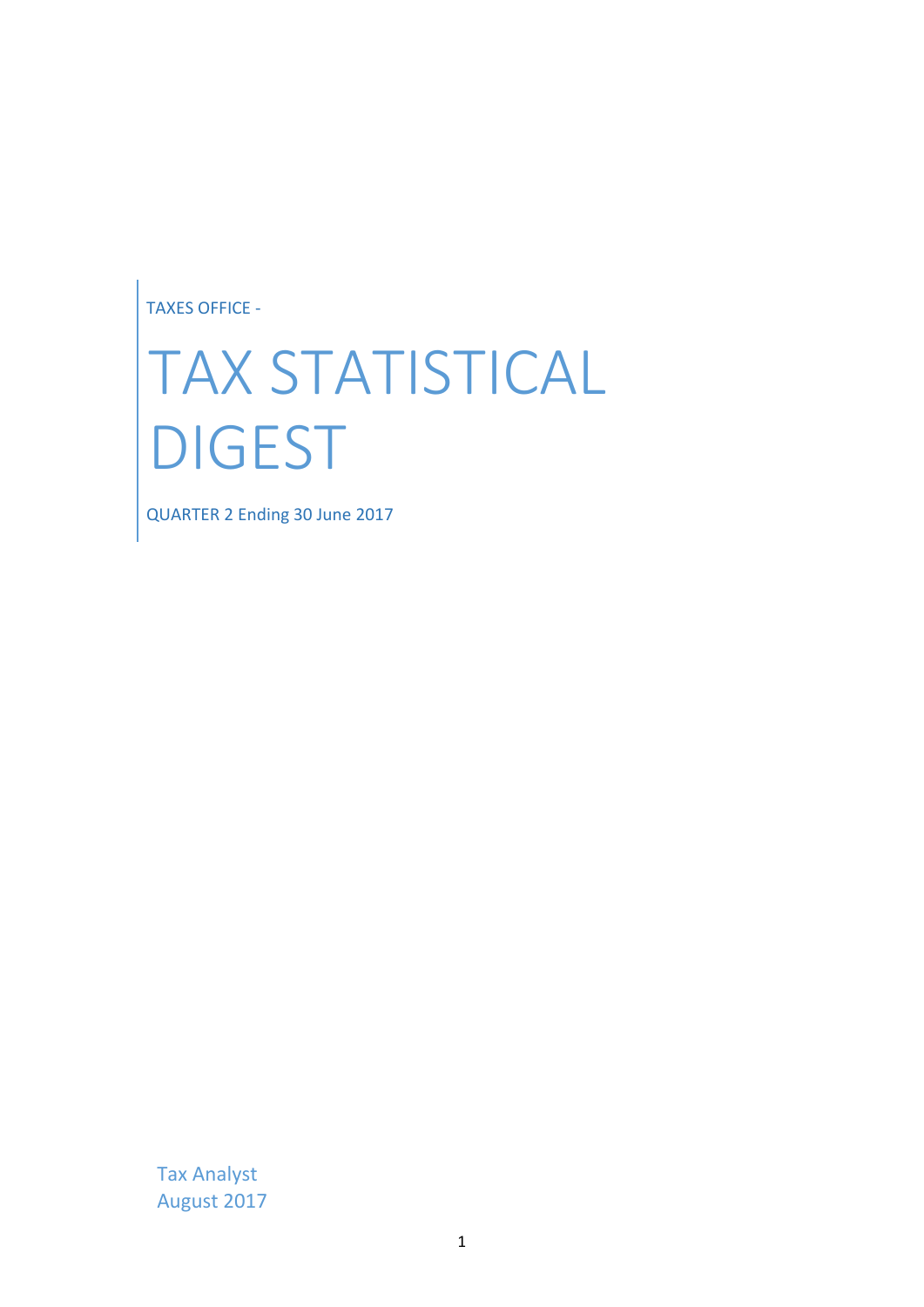## Contents

| Tax Payers (Excluding Non-residents) By Marital Status By Age - Exemption Thresholds 7 |  |
|----------------------------------------------------------------------------------------|--|
|                                                                                        |  |
|                                                                                        |  |
|                                                                                        |  |
|                                                                                        |  |
|                                                                                        |  |
|                                                                                        |  |
|                                                                                        |  |
|                                                                                        |  |
|                                                                                        |  |
|                                                                                        |  |
|                                                                                        |  |
|                                                                                        |  |
|                                                                                        |  |
|                                                                                        |  |
|                                                                                        |  |
|                                                                                        |  |
|                                                                                        |  |
|                                                                                        |  |
|                                                                                        |  |
|                                                                                        |  |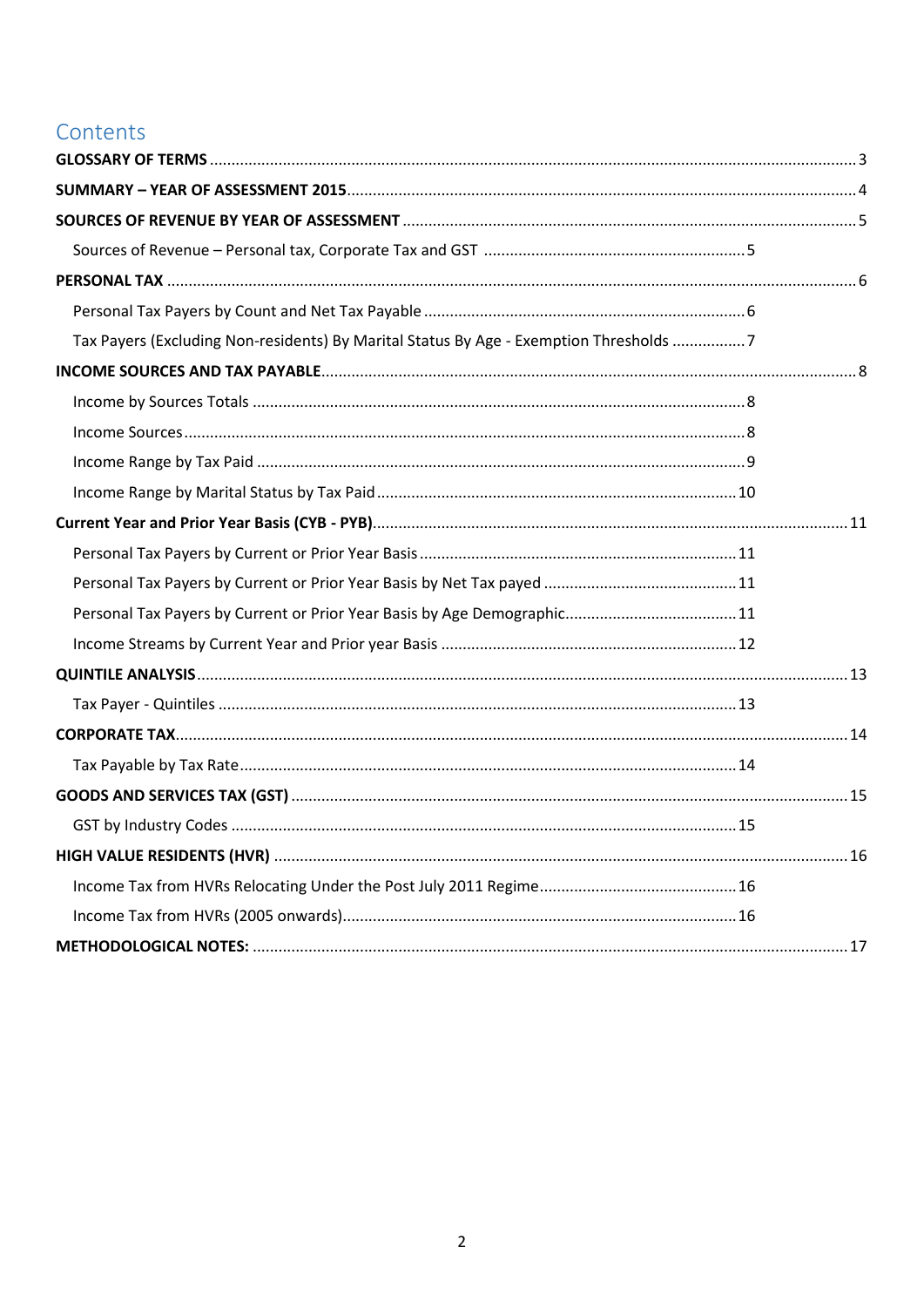# <span id="page-2-0"></span>GLOSSARY OF TERMS

**Corporate (Company) Tax** - Companies that have completed a return in the year of assessment – Inclusive of companies whose income is subject to Taxation at 0%, 10% or 20%. Companies taxed at 10% or 20% have Profits arising from being a Financial Institution, a Utility company, from the importation or supply of hydrocarbon oil, Quarrying in Jersey, Income from land, Property, Property development.

#### **Current Year and Prior Year Basis (CYB - PYB)**

**Current Year Basis:** A personal taxpayer whose ITIS deductions out of their current earnings are being used to pay their income tax liability for the current year.

**Previous Year Basis:** A personal taxpayer whose ITIS deductions out of their current earnings are being used to pay their income tax liability for the year of assessment prior to the year in which the deductions are being made (ie the previous year).

**Goods Services Tax (GST) –** Paid by those businesses registered for GST with the Taxes office.

**Marginal Rate Taxpayer -** A Personal Taxpayer whose income tax liability is calculated by reference to the marginal rate calculation (i.e. the taxpayer pays less tax under the marginal rate calculation rather than under the standard rate calculation).

#### **Personal Taxpayer**

An individual/married couple/civil partnership that pays personal income tax, based on their own liability, in Jersey, for the particular year. A "Personal Taxpayer" whose liability is less than £50 for a particular is year is counted as a Personal Non-Taxpayer and exclude from this analysis.

Personal Taxpayers includes:

- Single individuals (counted as one personal taxpayer)
- · Married couples/civil partnerships (counted as one personal taxpayer as they do not have separate tax liabilities).
- · Married couples/civil partners that have elected for separate assessment (counted as two personal taxpayers as they have separate tax liabilities).

**Standard Rate Taxpayer -** A Personal Taxpayer whose income tax liability is calculated by reference to the standard rate calculation (i.e. the taxpayer pays less tax under the standard rate calculation than under the marginal rate calculation).

**Tax Payable -** The Income tax payable by the taxpayer by Year of Assessment. This is the amount the taxpayer is due to pay to the Treasury, which is either collected via ITIS or made by direct payment. Tax payable is the basis for the 'tax revenues' figure that is reported in the States of Jersey Accounts. The Tax payable (Year of Assessment) will differ from Tax receipts (in the States of Jersey Accounts) in any year due to income recognition (i.e. tax revenues are recognised in the year the assessment is raised) and collection timing difference (e.g. payments not necessarily received in the year in which the revenue is recognised).

**Tax Payable** (**Net)** – The amount of Tax Payable less any Tax under appeal (at the time of Analysis)

**Total Income -** The sum of a taxpayer's income taken into account in calculating income tax liabilities. Total income is measured before tax allowances and any other deductions have been taken into account. Losses incurred in the year and capital allowances by sole traders are included within the Total income.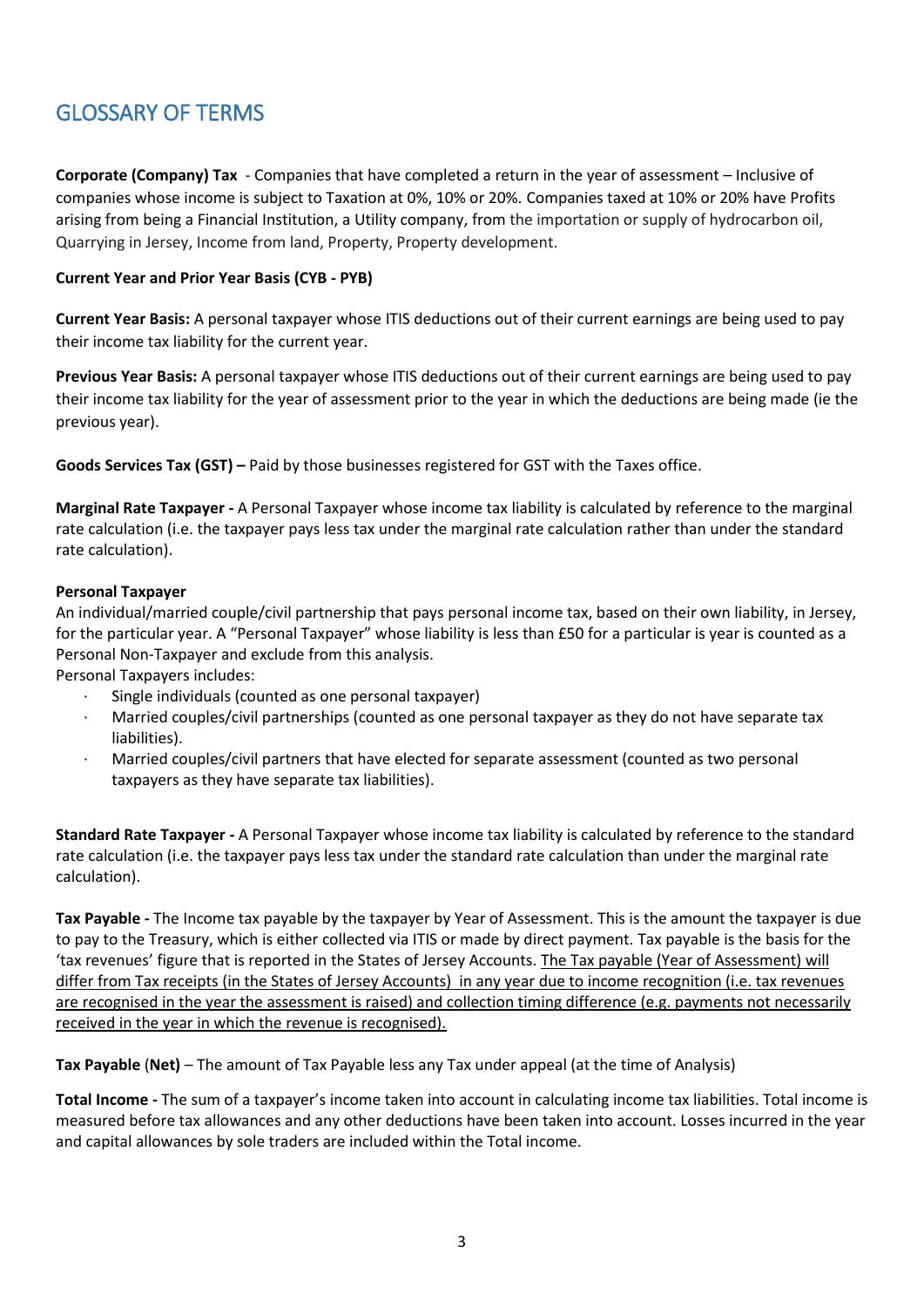# <span id="page-3-0"></span>SUMMARY<sup>1</sup> – YEAR OF ASSESSMENT 2015

#### **PERSONAL TAX**

There were 47,040 Personal Tax Payers who paid £381m (tax) in year of assessment 2015. This is made up of:

- 46,220 Personal Tax Payers (resident) who paid £378m in Tax, assessed at the Standard or Marginal rate
- 820 Non-resident Personal Tax payers who paid £3m in Tax.

#### **CORPORATE TAX**

There were 1470 Corporate Tax Payers who paid £94M in Tax

#### **GST**

There were 1,560 GST registered Tax Payers who paid £84m in 2015, there was also 910 GST registered Business that received £14m in GST refunds also in 2015. Resulting in a Net Return of £70m GST for 2015 (for 2016 the equivalent figures are 1,590 GST registered Businesses paying £87m and 850 receiving £14m refunds giving a net value of £73m).

 $\overline{a}$ <sup>1</sup> All Tax Payers counts rounded to nearest 10. All Tax rounded to nearest Million  $(f)$ .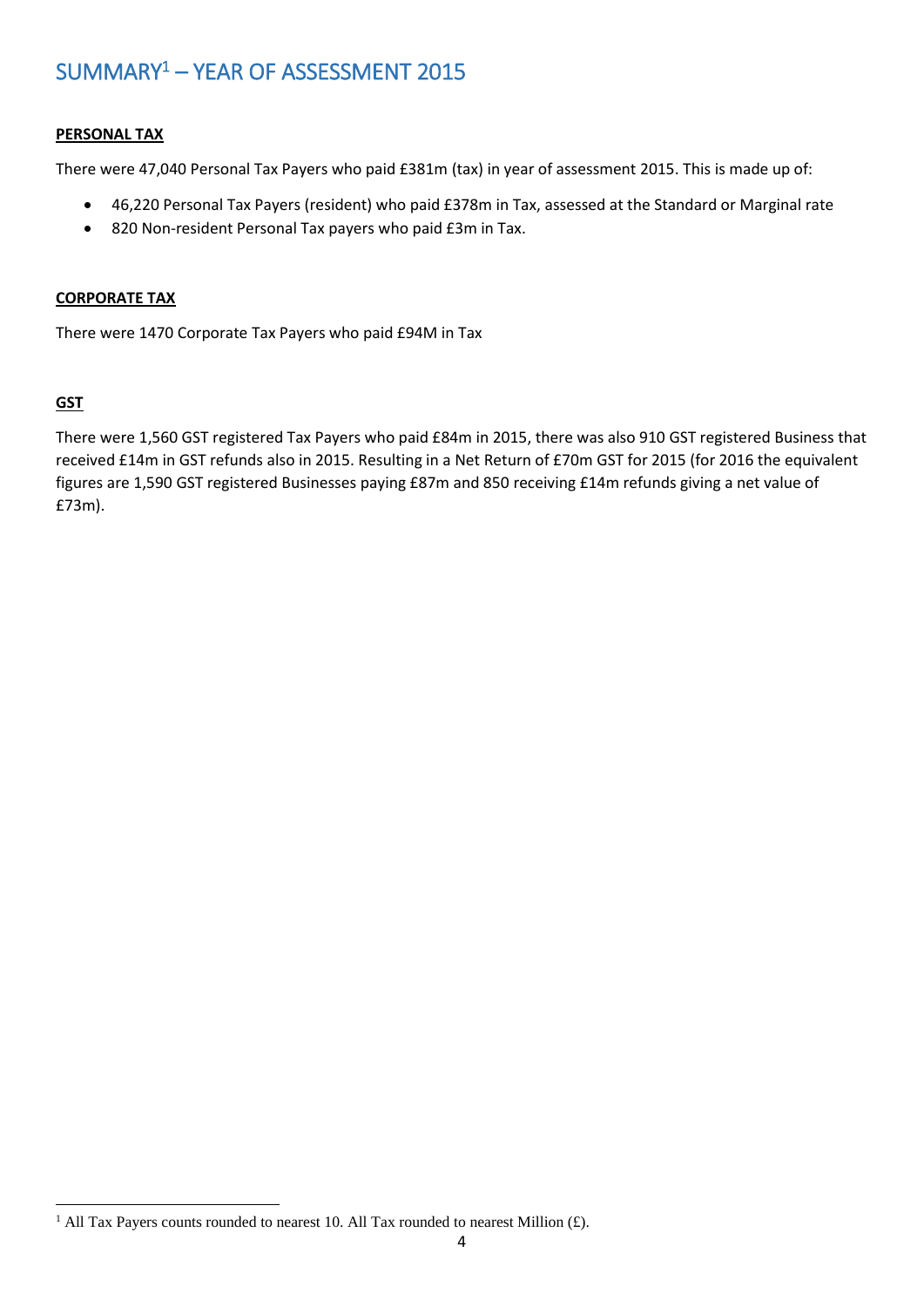## <span id="page-4-0"></span>SOURCES OF REVENUE BY YEAR OF ASSESSMENT



#### <span id="page-4-1"></span>Sources of Revenue – Personal tax, Corporate Tax and GST <sup>2</sup>



1



| <b>Year of Assessment</b>                    |       |       |       |       |        |        |  |  |  |
|----------------------------------------------|-------|-------|-------|-------|--------|--------|--|--|--|
| 2012<br>2010<br>2013<br>2011<br>2014<br>2015 |       |       |       |       |        |        |  |  |  |
| Personal Net Tax Payable                     | £335m | £352m | £353m | £353m | £362m  | £381m  |  |  |  |
| <b>Business Tax</b>                          | £76m  | E79m  | £89m  | £81m  | £90m   | E94m   |  |  |  |
| <b>GST</b>                                   | £40m  | £55m  | £66m  | £66m  | £69m   | £70m   |  |  |  |
| <b>Total</b>                                 | £451m | £486m | £508m | £500m | £ 521m | £ 544m |  |  |  |

<sup>&</sup>lt;sup>2</sup> Tax Payable - The Income Tax payable by the taxpayer by Year of Assessment. This is the amount the taxpayer is due to pay to the Treasury, which is either collected via ITIS or made by direct payment. Tax payable is the basis for the 'tax revenues' figure that is reported in the States of Jersey Accounts. The Tax payable (Year of Assessment) will differ from Tax receipts (in the States of Jersey Accounts) in any year due to income recognition (i.e. tax revenues are recognised in the year the assessment is raised) and collection timing difference (e.g. payments not necessarily received in the year in which the revenue is recognised).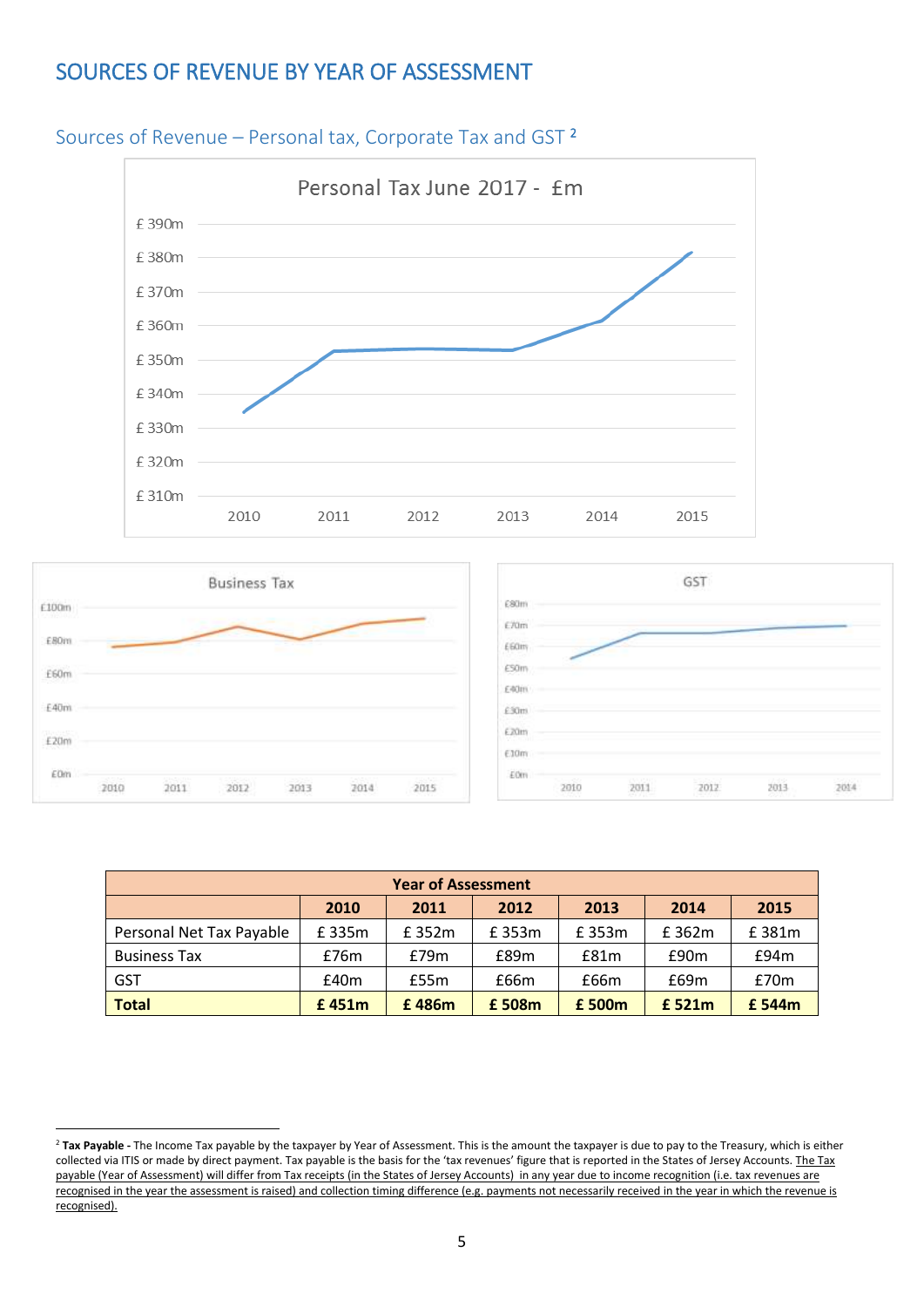# <span id="page-5-0"></span>PERSONAL TAX

| <b>Year Of Assessment 2015 - TAX PAYERS</b> |                     |                               |                               |              |              |  |  |
|---------------------------------------------|---------------------|-------------------------------|-------------------------------|--------------|--------------|--|--|
| <b>RESIDENT</b>                             |                     |                               |                               |              | Grand        |  |  |
|                                             | <b>Non resident</b> | <b>Taxed at Standard rate</b> | <b>Taxed at Marginal rate</b> | <b>Total</b> | <b>Total</b> |  |  |
| Married                                     | 270                 | 2.390                         | 14.250                        | 16,640       | 16,910       |  |  |
| Single                                      | 550                 | 2,440                         | 27,140                        | 29,580       | 30,130       |  |  |
| <b>TOTAL</b>                                | 820                 | 4,830                         | 41,390                        | 46,220       | 47,040       |  |  |

# <span id="page-5-1"></span>Personal Tax Payers by Count and Net Tax Payable

| Year Of Assessment 2015 - NET TAX PAYABLE |                                                   |  |                             |                             |              |  |                    |  |  |  |
|-------------------------------------------|---------------------------------------------------|--|-----------------------------|-----------------------------|--------------|--|--------------------|--|--|--|
|                                           | <b>Resident Tax Payers</b><br><b>Non Resident</b> |  |                             |                             |              |  |                    |  |  |  |
|                                           | <b>Tax Payers</b>                                 |  | <b>Tax at Standard Rate</b> | <b>Tax at Marginal Rate</b> | <b>Total</b> |  | <b>Grand Total</b> |  |  |  |
| Married                                   | f1m                                               |  | £105m                       | f122m                       | £227m        |  | £228m              |  |  |  |
| Single                                    | £2m                                               |  | £52m                        | £99m                        | £151m        |  | £153m              |  |  |  |
| <b>TOTAL</b>                              | £3m                                               |  | £157m                       | E221m                       | £378m        |  | £381m              |  |  |  |

Notes: All Tax Payers counts rounded to nearest 10. All Tax rounded to nearest Million (£).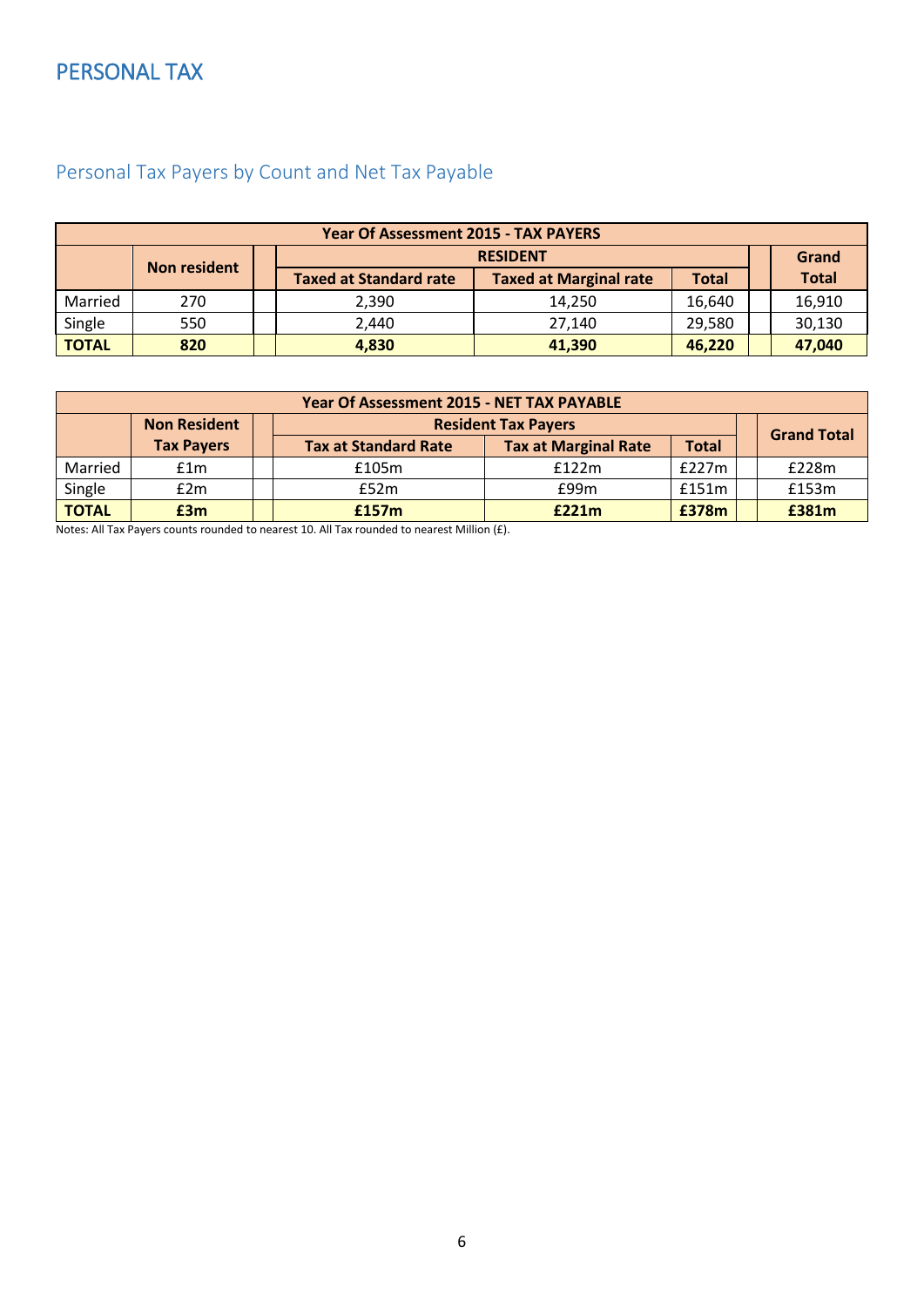<span id="page-6-0"></span>

| <b>Year Of Assessment 2015</b> |                   |        |        |  |  |  |
|--------------------------------|-------------------|--------|--------|--|--|--|
|                                | <b>Tax Payers</b> |        |        |  |  |  |
| <b>Marital Status</b>          | <b>Total</b>      |        |        |  |  |  |
|                                |                   |        |        |  |  |  |
| Single                         | 2,090             | 24,270 | 26,360 |  |  |  |
| Single 65 years old Plus       | 350               | 2,870  | 3,220  |  |  |  |
| Married                        | 2,040             | 11,230 | 13,270 |  |  |  |
| Married 65 years old Plus      | 350               | 3,020  | 3,370  |  |  |  |
| <b>Total</b>                   | 4,830             | 41,390 | 46,220 |  |  |  |

Notes: Either one or both of a married couple / civil partnership are 65 years old or over to receive the higher threshold relief.

| <b>Net Tax Payable</b>     |                             |                             |              |  |  |  |  |
|----------------------------|-----------------------------|-----------------------------|--------------|--|--|--|--|
| <b>Marital Status</b>      | <b>Tax at Standard rate</b> | <b>Tax at Marginal Rate</b> | <b>Total</b> |  |  |  |  |
|                            |                             |                             |              |  |  |  |  |
| Single                     | £44m                        | £89m                        | £134m        |  |  |  |  |
| Single 65 years old Plus   | £8m                         | £10m                        | £17m         |  |  |  |  |
| Married                    | £89m                        | £103m                       | £192m        |  |  |  |  |
| Married 65 years old Plus* | £16m                        | £19m                        | £35m         |  |  |  |  |
| <b>Total</b>               | £157m                       | £221m                       | £378m        |  |  |  |  |

Notes: All Tax Payers counts rounded to nearest 10. All Tax rounded to nearest Million (£).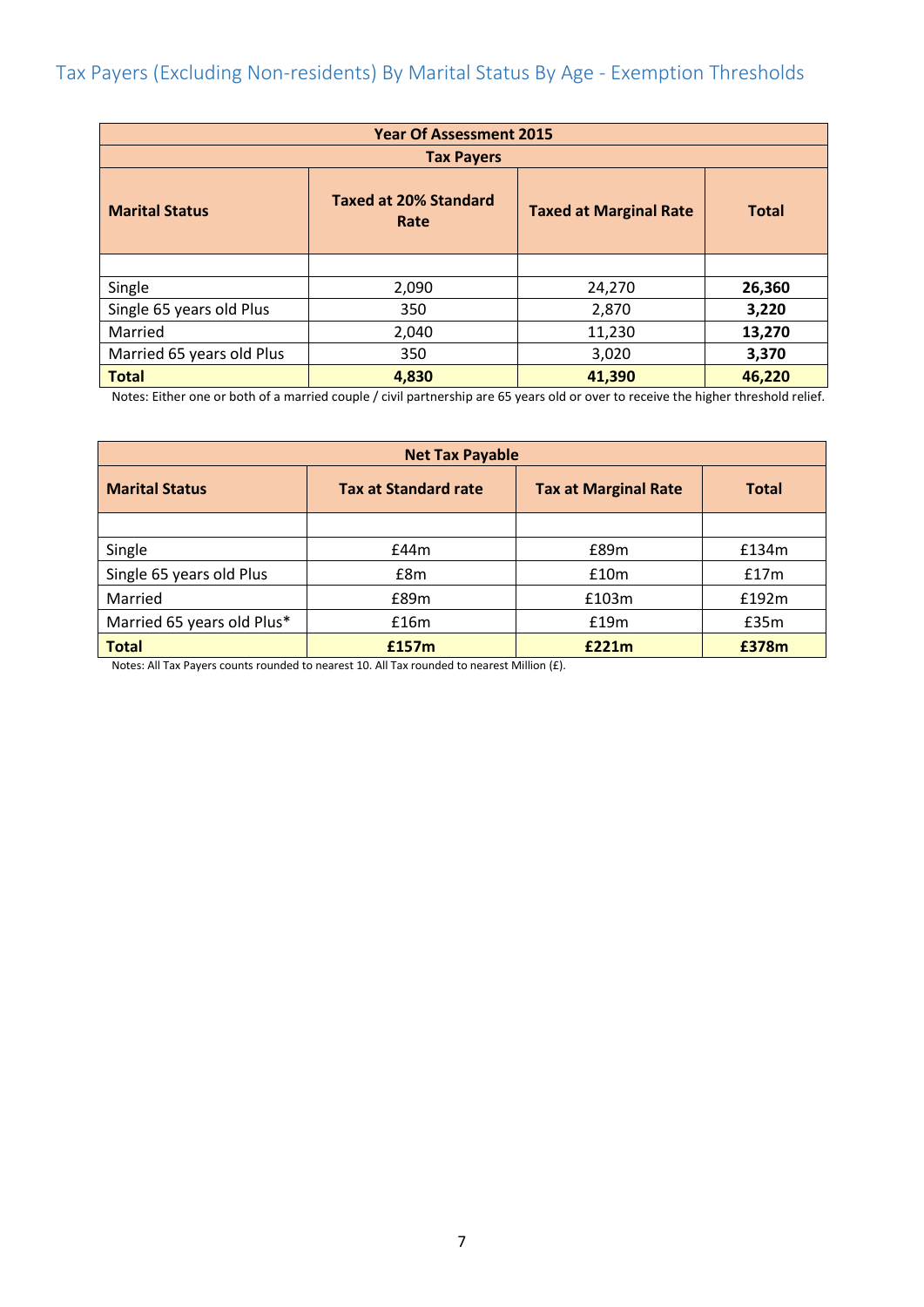## <span id="page-7-0"></span>INCOME SOURCES AND TAX PAYABLE

### <span id="page-7-1"></span>Income by Sources Totals

| Rate               | Count  | <b>Total Income</b> | <b>Total Taxed At</b><br><b>Source (TAS)</b><br>income | <b>Total income Including</b><br><b>TAS</b> | <b>Net Tax Payable</b> |
|--------------------|--------|---------------------|--------------------------------------------------------|---------------------------------------------|------------------------|
| Marginal           | 41,390 | £1,765m             | £2m                                                    | £1,768m                                     | £221m                  |
| Standard           | 4,830  | £926m               | £13m                                                   | £939m                                       | £157m                  |
| <b>Grand Total</b> | 46,220 | £2,691m             | £16m <sup>3</sup>                                      | £2,707m                                     | £378m                  |

Notes:

 $\overline{a}$ 

1. All Tax Payers counts rounded to nearest 10. All Tax rounded to nearest Million  $(f)$ .<br>2. TAS - Taxed At Source income (Jersey)

2. TAS - Taxed At Source income (Jersey)<br>3. 20 means 20 - Standard tax pavers are 3. 20 means 20 - Standard tax payers are taxed at 20% of their total income, therefore 20% of £926m should yield £185m. But in 2015 standard tax payers paid £157m. This is due to Standard tax payers receiving some reliefs in 2015 and or receiving Tax credits for income where tax has already been paid, distributions being an example

#### <span id="page-7-2"></span>Income Sources

|              |        |                                         |                                                  | <b>TOTAL INCOME BY SOURCE</b>                   |                                                  |                               |                                                       |                                                          |                           |
|--------------|--------|-----------------------------------------|--------------------------------------------------|-------------------------------------------------|--------------------------------------------------|-------------------------------|-------------------------------------------------------|----------------------------------------------------------|---------------------------|
| Rate         | Count  | <b>Total</b><br>Earned<br><b>Income</b> | <b>Total</b><br><b>Unearned</b><br><b>Income</b> | <b>Total</b><br><b>Pension</b><br><b>Income</b> | <b>Total</b><br><b>Business</b><br><b>Income</b> | <b>Total</b><br><b>Income</b> | <b>Total Taxed</b><br><b>At Source</b><br>(TAS)Income | <b>Total</b><br><b>Income</b><br>including<br><b>TAS</b> | <b>Net Tax</b><br>Payable |
| Marginal     | 41,390 | £1,391m                                 | £114m                                            | £199m                                           | £60m                                             | £1,765m                       | £2m                                                   | £1,768m                                                  | £221m                     |
| Standard     | 4,830  | £513m                                   | £299m                                            | £37m                                            | E77m                                             | £926m                         | £13m                                                  | £939m                                                    | £157m                     |
| <b>Total</b> | 46,220 | £1,904m                                 | £414m                                            | £236m                                           | £137m                                            | £2,691m                       | £16m                                                  | £2,707m                                                  | £378m                     |

Notes: All Tax Payers counts rounded to nearest 10. All Tax rounded to nearest Million (£).

<sup>3</sup> Actual total for TAS £15.5M rounding effect takes this to £16m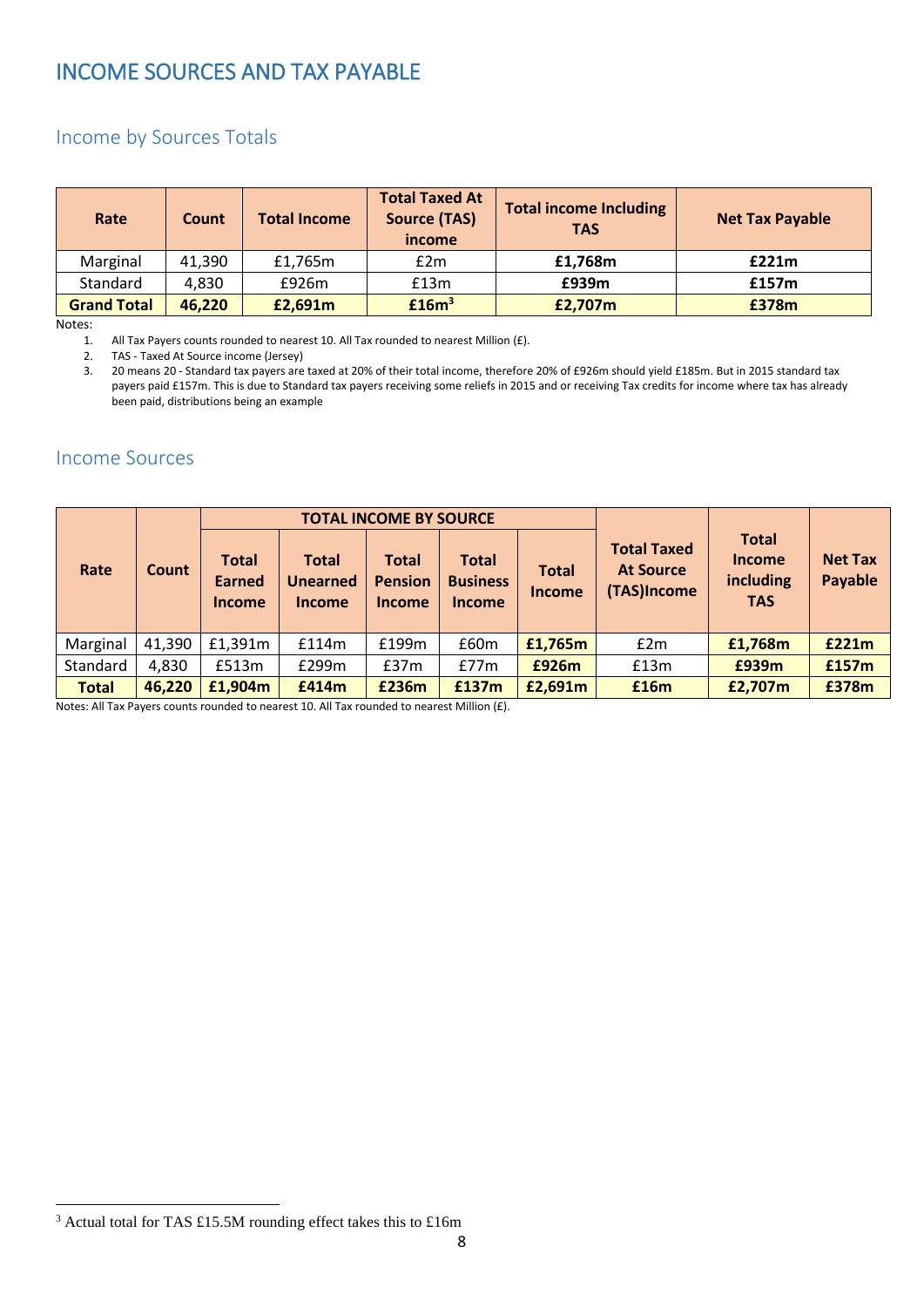<span id="page-8-0"></span>

| <b>Income range</b>                   | <b>Count of</b>    |                | % of<br>total<br>tax |
|---------------------------------------|--------------------|----------------|----------------------|
|                                       | <b>Individuals</b> | <b>Net Tax</b> | <b>Paid</b>          |
| £20,000 or less                       | 7670               | £6m            |                      |
| £20,001 to £25,000                    | 4740               | £9m            |                      |
| £25,001-£30,000                       | 4500               | £13m           |                      |
| £30,001-£35,000                       | 4210               | £14m           |                      |
| £35,001-£40,000                       | 3470               | £15m           |                      |
| £40,001-£45,000                       | 2780               | £14m           |                      |
| £45,001-£50,000                       | 2480               | £15m           |                      |
| <b>Subtotal Income Under £50,000</b>  | 29,850             | £86m           | 23%                  |
|                                       |                    |                |                      |
| £50,001-£55,000                       | 2020               | £14m           |                      |
| £55,001-£60,000                       | 1710               | £13m           |                      |
| £60,001-£65,000                       | 1390               | £12m           |                      |
| £65,001-£70,000                       | 1250               | £12m           |                      |
| £70,001-£75,000                       | 1040               | £11m           |                      |
| £75,001-£80,000                       | 900                | £10m           |                      |
| £80,001-£85,000                       | 850                | £11m           |                      |
| £85,001-£90,000                       | 700                | £9m            |                      |
| £90,001-£95,000                       | 650                | £9m            |                      |
| £95,001-£100,000                      | 550                | £9m            |                      |
| Subtotal Income Under £100,000        | 11,060             | £111m          | 29%                  |
|                                       |                    |                |                      |
| £100,001 To £250,000                  | 4460               | £112m          |                      |
| greater than £250,000 and less than   |                    |                |                      |
| £500,000                              | 580                | £34m           |                      |
| £500,000 plus                         | 270                | £36m           |                      |
| Subtotal Income greater than £100,000 | 5,310              | £181m          | 48%                  |
| <b>Grand Total</b>                    | 46,220             | £378m          | 100%                 |

Notes:

- Generally the income is representative of a full year's income. However in some cases the income relates to seasonal workers or contract staff who do not work a full year and therefore do not receive a full year's relief. Thus it is possible to have what appears to be a low income and still have a tax liability.
- For married / civil partnership total income represents the combined marital / Partnership income
- All Tax Payers counts rounded to nearest 10. All Tax rounded to nearest Million (£).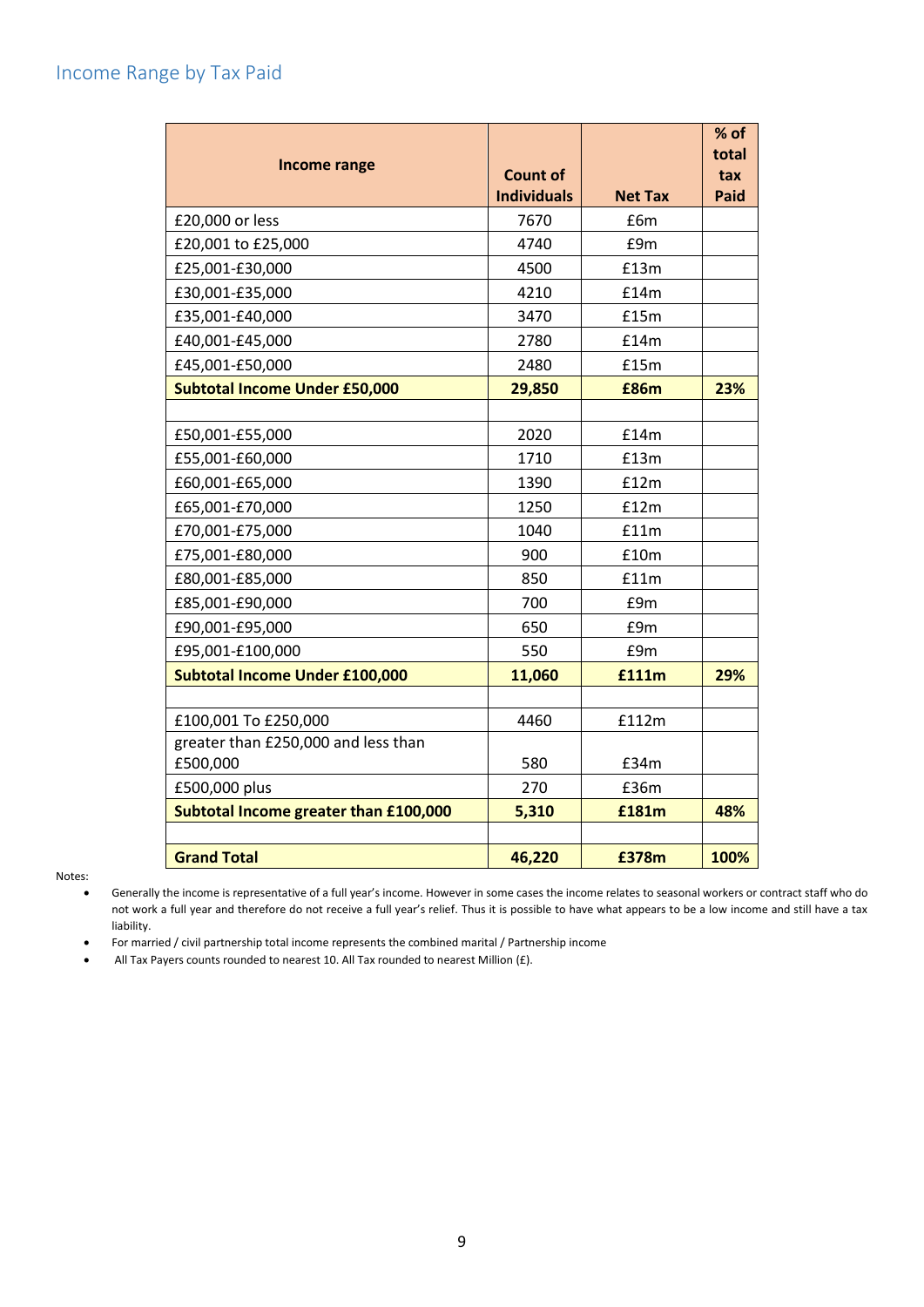# <span id="page-9-0"></span>Income Range by Marital Status by Tax Paid

|                        | <b>Married</b>    |                | <b>Single</b>     |                |  |                    |
|------------------------|-------------------|----------------|-------------------|----------------|--|--------------------|
|                        |                   | <b>Net Tax</b> |                   | <b>Net Tax</b> |  |                    |
| Range                  | <b>Tax Payers</b> | <b>Payable</b> | <b>Tax Payers</b> | <b>Payable</b> |  | <b>Grand Total</b> |
| £20,000 or less        | 240               | £0m            | 7,430             | £6m            |  | £6m                |
| £20,001 to £25,000     | 120               | £0m            | 4,620             | £9m            |  | £9m                |
| £25,001-£30,000        | 460               | £0m            | 4,040             | £12m           |  | £13m               |
| £30,001-£35,000        | 1,020             | £1m            | 3,190             | £13m           |  | £14m               |
| £35,001-£40,000        | 1,130             | E3m            | 2,340             | £12m           |  | £15m               |
| £40,001-£45,000        | 1,040             | £3m            | 1,740             | £11m           |  | £14m               |
| £45,001-£50,000        | 1,130             | £5m            | 1,350             | £10m           |  | £15m               |
| £50,001-£55,000        | 1,020             | £6m            | 1,000             | £8m            |  | £14m               |
| £55,001-£60,000        | 930               | £6m            | 780               | E7m            |  | £13m               |
| £60,001-£65,000        | 850               | £6m            | 540               | £6m            |  | £12m               |
| £65,001-£70,000        | 840               | E7m            | 410               | £5m            |  | £12m               |
| £70,001-£75,000        | 740               | E7m            | 300               | E4m            |  | £11m               |
| £75,001-£80,000        | 640               | E7m            | 260               | E4m            |  | £10m               |
| £80,001-£85,000        | 650               | £8m            | 200               | £3m            |  | £11m               |
| £85,001-£90,000        | 550               | E7m            | 150               | E2m            |  | £9m                |
| £90,001-£95,000        | 500               | E7m            | 150               | E2m            |  | £9m                |
| £95,001-£100,000       | 440               | £7m            | 110               | E2m            |  | £9m                |
| £100,000 To £250,000   | 3,660             | £92m           | 800               | £20m           |  | £112m              |
| Greater than £250,000  |                   | £28m           |                   | £5m            |  | E34m               |
| and less than £500,000 | 480               |                | 100               |                |  |                    |
| £500,000 plus          | 200               | £26m           | 70                | £9m            |  | £36m               |
| <b>Grand Total</b>     | 16,640            | £227m          | 29,580            | £151m          |  | £378m              |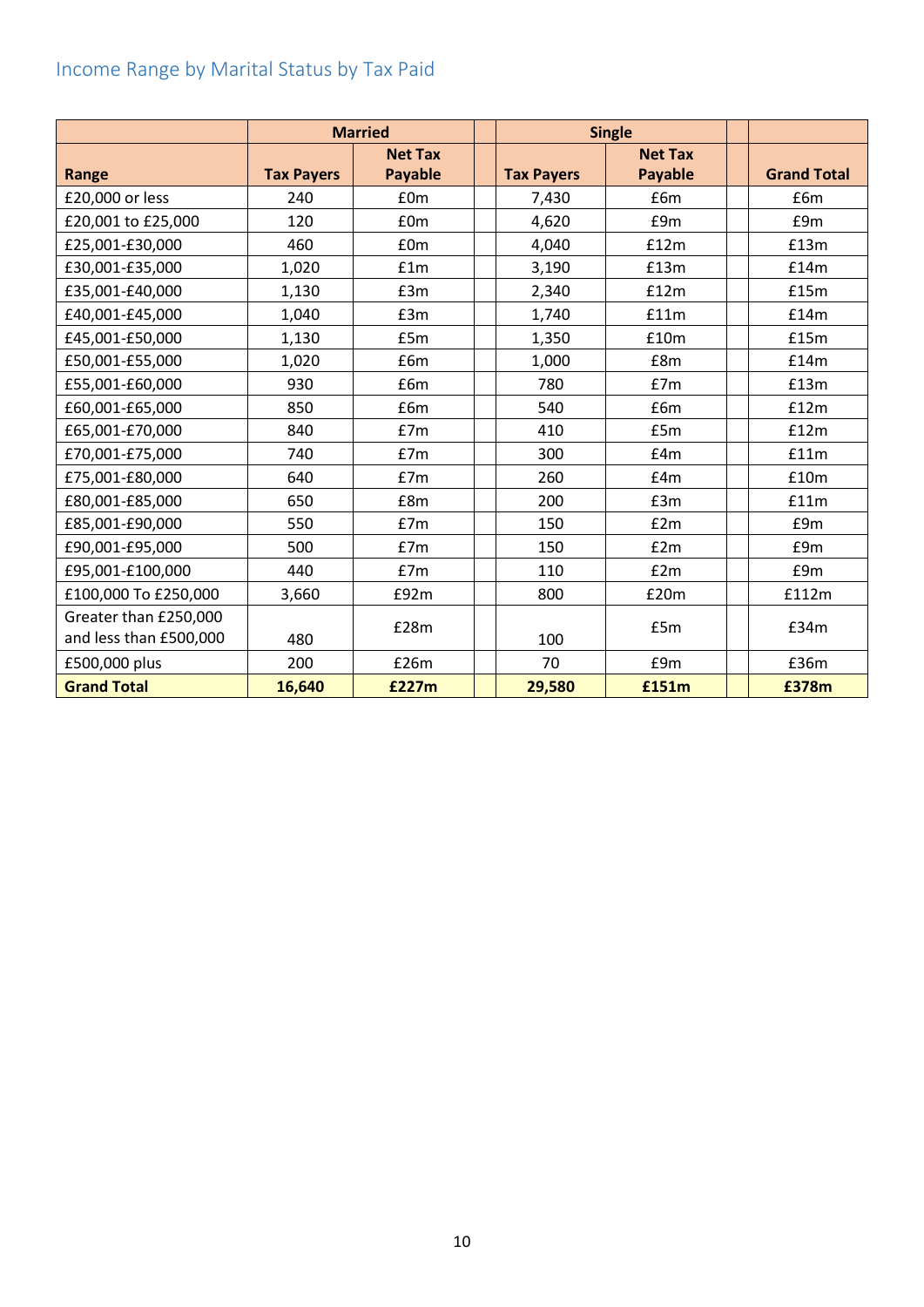# <span id="page-10-0"></span>Current Year and Prior Year Basis (CYB - PYB)

**Current Year Basis (CYB) -** A Personal Tax payer taxed on Earnings in the same year as the income is earned.

**Prior Year Basis (PYB) -** A Personal Tax payer taxed on Earnings in the year prior to the year the income is earned, paying Tax in arrears

#### <span id="page-10-1"></span>Personal Tax Payers by Current or Prior Year Basis

| <b>YEAR OF ASSESSMENT 2015</b>                                                                      |        |        |        |  |  |  |  |
|-----------------------------------------------------------------------------------------------------|--------|--------|--------|--|--|--|--|
| <b>COUNT</b>                                                                                        |        |        |        |  |  |  |  |
| <b>Marital status</b><br><b>Grand Total</b><br><b>Prior Year Basis</b><br><b>Current Year Basis</b> |        |        |        |  |  |  |  |
| <b>Married</b>                                                                                      | 2,740  | 13,890 | 16,640 |  |  |  |  |
| <b>Single</b>                                                                                       | 11,660 | 17,930 | 29,580 |  |  |  |  |
| <b>Grand Total</b>                                                                                  | 14,400 | 31,820 | 46,220 |  |  |  |  |

#### <span id="page-10-2"></span>Personal Tax Payers by Current or Prior Year Basis by Net Tax payed

| <b>YEAR OF ASSESSMENT 2015</b>                                                                      |      |       |       |  |  |  |  |
|-----------------------------------------------------------------------------------------------------|------|-------|-------|--|--|--|--|
| <b>NET TAX PAYABLE</b>                                                                              |      |       |       |  |  |  |  |
| <b>Marital status</b><br><b>Grand Total</b><br><b>Prior Year Basis</b><br><b>Current Year Basis</b> |      |       |       |  |  |  |  |
| <b>Married</b>                                                                                      | £37m | £190m | £227m |  |  |  |  |
| <b>Single</b>                                                                                       | f41m | £110m | £151m |  |  |  |  |
| <b>Grand Total</b>                                                                                  | £78m | £300m | £378m |  |  |  |  |

#### <span id="page-10-3"></span>Personal Tax Payers by Current or Prior Year Basis by Age Demographic

|                    | <b>Current Year Basis</b> | <b>Prior Year Basis</b> | <b>Grand Total</b> |
|--------------------|---------------------------|-------------------------|--------------------|
| 20 years and under | 1,390                     | 110                     | 1500               |
| 21-30              | 7,110                     | 1,620                   | 8730               |
| 31-40              | 3,160                     | 5,670                   | 8830               |
| 41-50              | 1,710                     | 7,960                   | 9670               |
| 51-60              | 860                       | 7,460                   | 8320               |
| 61-70              | 160                       | 4,950                   | 5110               |
| 71 years plus      | 10                        | 4,050                   | 4060               |
| <b>Grand Total</b> | 14,400                    | 31,820                  | 46,220             |

Note: For Married couples / civil partnership age is based on the oldest of the couple. All new Tax payers are registered as Current Year Basis, unless they are sole trades or their income derives only from investment income then they are Prior Year Basis.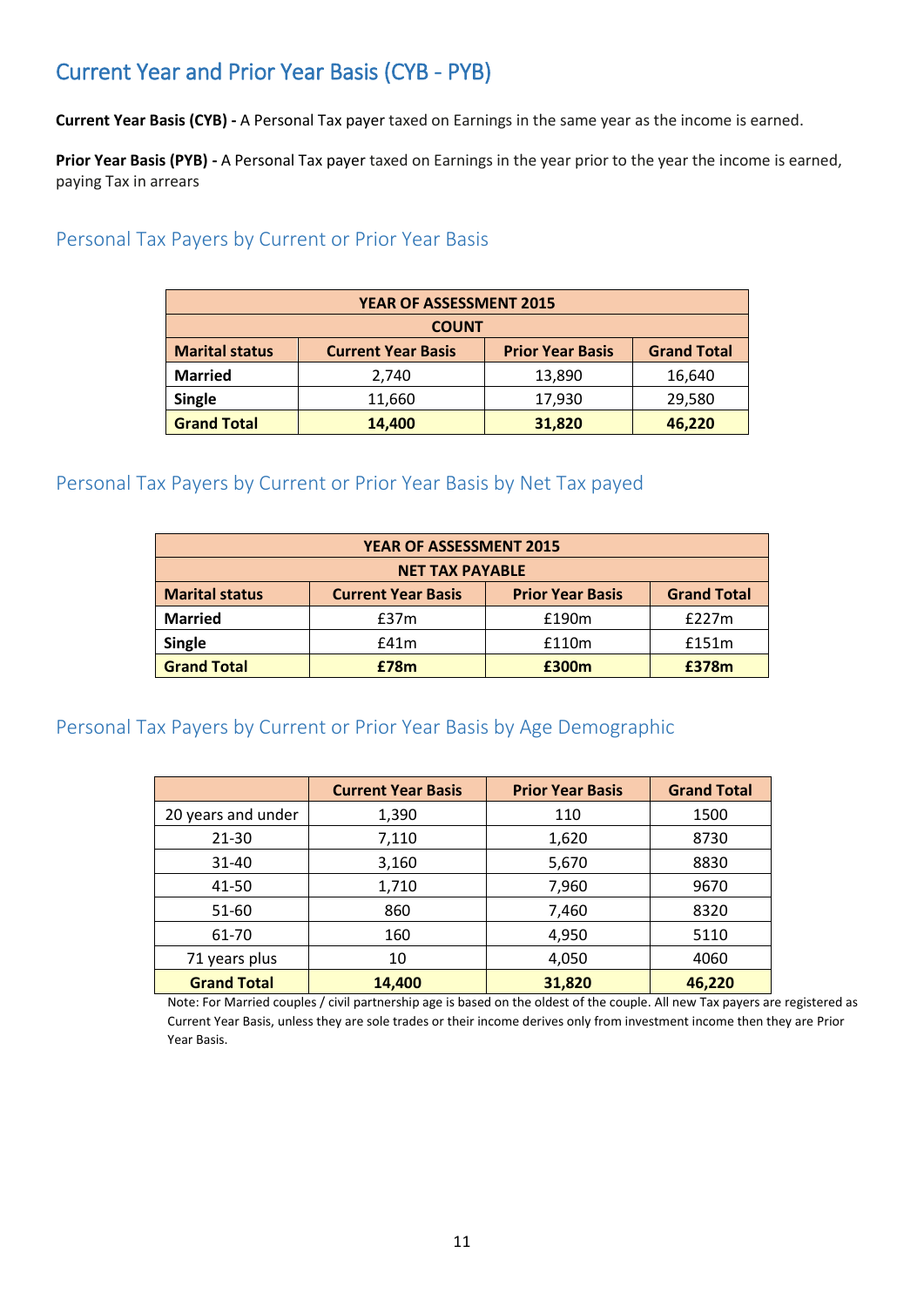

# <span id="page-11-0"></span>Income Streams by Current Year and Prior year Basis

| <b>Prior or Current</b><br>year Basis | Count  | <b>Total Earned</b><br><b>Income</b> | <b>Total</b><br><b>Unearned</b><br>income | <b>Total</b><br><b>Pension</b><br>income | <b>Total</b><br><b>business</b><br>income | <b>Total</b><br>Income | <b>Net tax</b><br>payable |
|---------------------------------------|--------|--------------------------------------|-------------------------------------------|------------------------------------------|-------------------------------------------|------------------------|---------------------------|
| <b>CYB</b>                            | 14,400 | £542m                                | £17m                                      | £3m                                      | £6m                                       | £567m                  | £78m                      |
| <b>PYR</b>                            | 31,820 | £1,363m                              | f397m                                     | £233m                                    | £131m                                     | £2,124m                | £300m                     |
| <b>Grand Total</b>                    | 46,220 | £1,904m                              | £414m                                     | £236m                                    | £137m                                     | £2,691m                | £378m                     |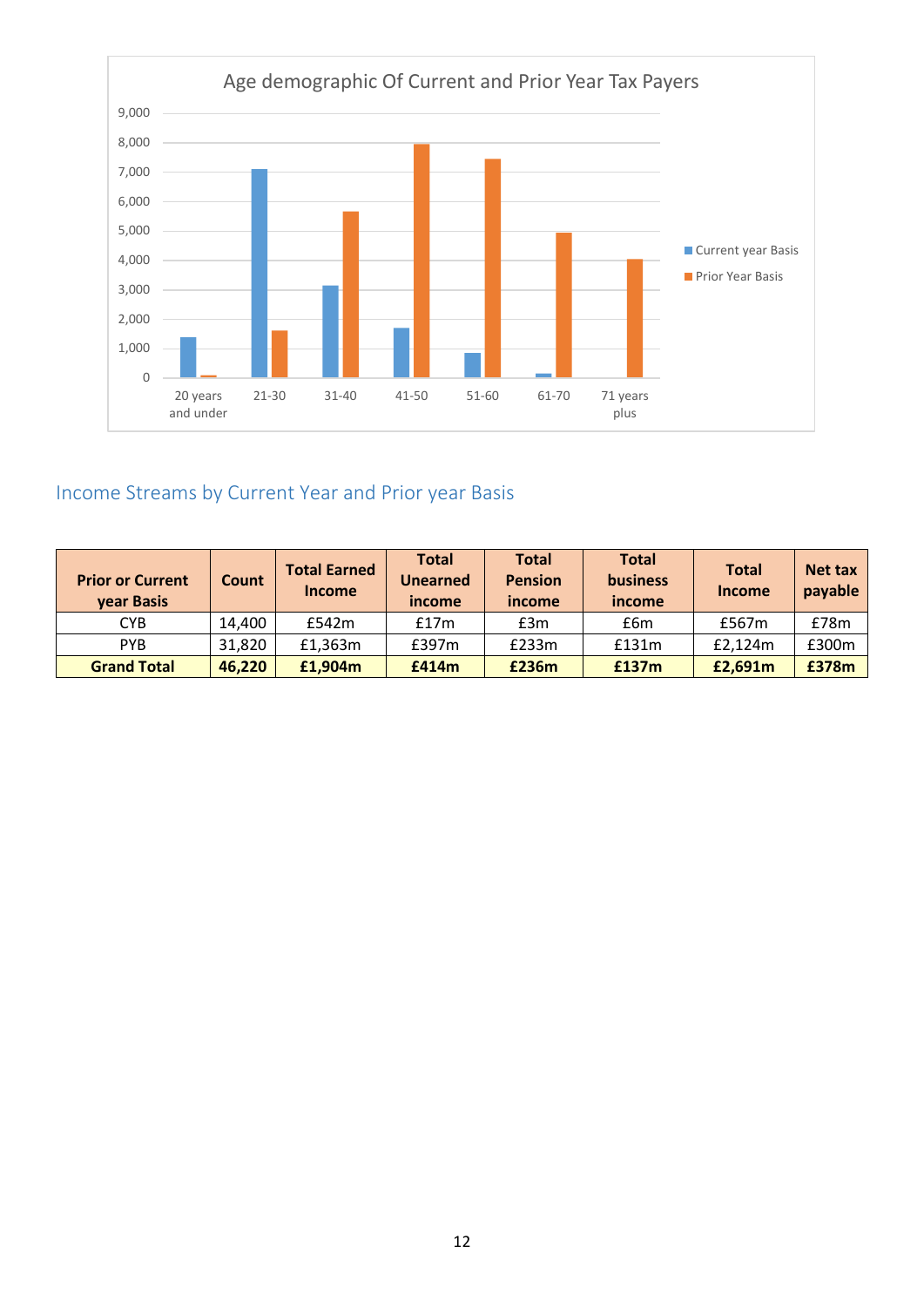# <span id="page-12-0"></span>QUINTILE ANALYSIS

## <span id="page-12-1"></span>Tax Payer - Quintiles

| <b>Quintile</b> | Total Income <sup>4</sup> | <b>Net Tax Payable</b> | <b>Effective rate</b> | % Of Net tax<br>Payable |
|-----------------|---------------------------|------------------------|-----------------------|-------------------------|
|                 | £142m                     | £9m                    | 6%                    | 2%                      |
|                 | £246m                     | £24m                   | 10%                   | 6%                      |
| ξ               | £352m                     | £40m                   | 11%                   | 11%                     |
| 4               | £530m                     | E72m                   | 14%                   | 19%                     |
|                 | £1,421m                   | £233m                  | 16%                   | 62%                     |
| <b>Total</b>    | £2,691m                   | £378m                  |                       | 100%                    |

| Analysis of Tax Paid (%) by Income:                                                                          | 2015 |
|--------------------------------------------------------------------------------------------------------------|------|
| <b>Higher Income:</b>                                                                                        |      |
| Percentage of personal income tax paid by the 5% of Tax Payers<br>with the highest income                    | 31%  |
| Percentage of personal income tax paid by the 10% of Tax<br>Payers with the highest income (see table below) | 45%  |
| Percentage of personal income tax paid by the 20% of Tax<br>Payers the highest income                        | 62%  |
|                                                                                                              |      |
| Lower Income:                                                                                                |      |
| Percentage of personal income tax paid by the 20% of Tax<br>Payers with the Lowest income                    | 2%   |

#### **Percentage of Personal Income Tax Paid By The 10% of Tax Payers with the Highest Income 2010 - 2015**

|                                                                                               | 2010 | 2011 | 2012 | 2013 | 2014 | 2015 |
|-----------------------------------------------------------------------------------------------|------|------|------|------|------|------|
| Percentage of personal income tax<br>paid by the 10% of Tax Payers with<br>the highest income | 45%  | 45%  | 45%  | 45%  | 46%  | 45%  |

 $\overline{a}$ 

<sup>4</sup> Excluding TAS income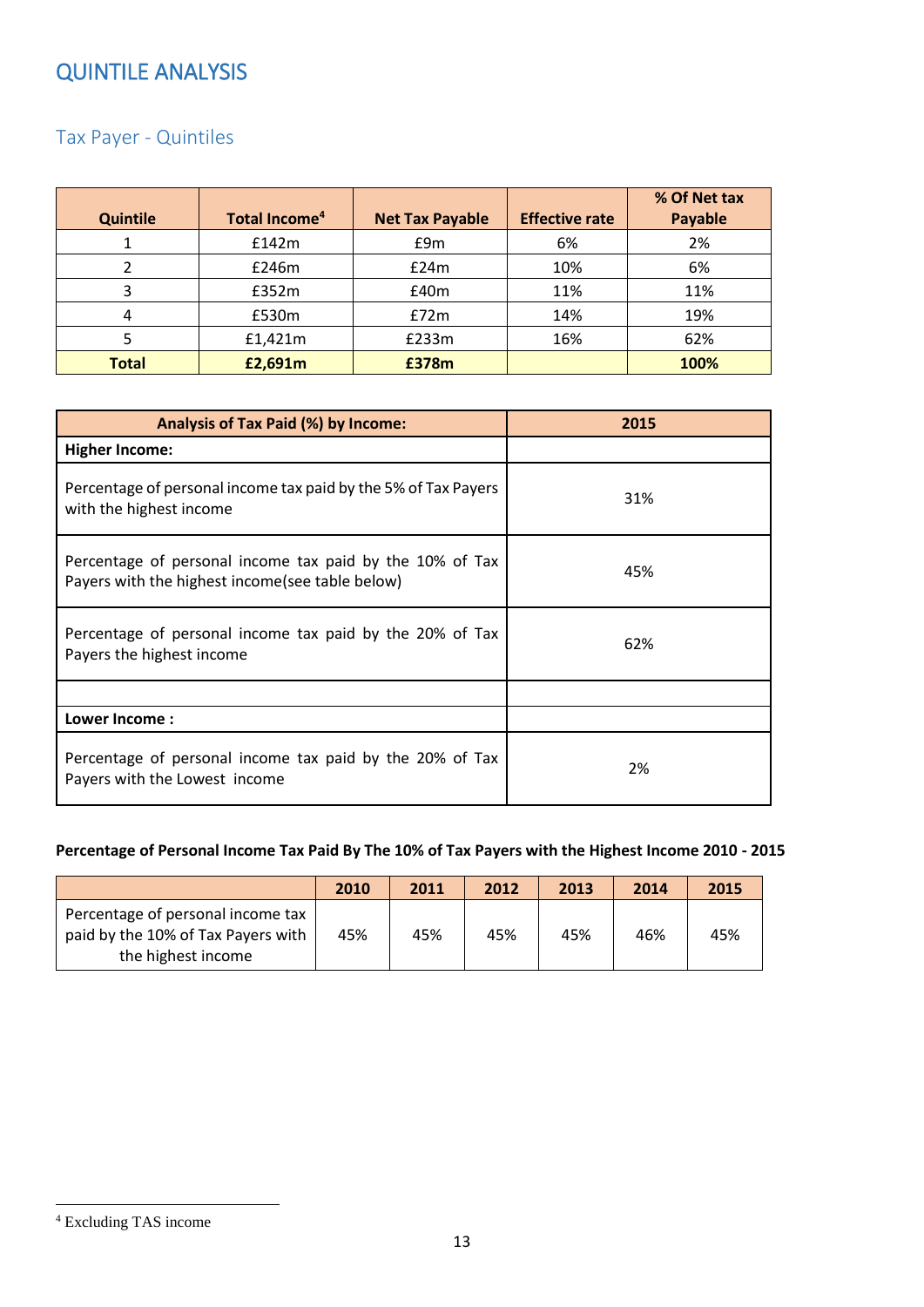# <span id="page-13-0"></span>CORPORATE TAX

# <span id="page-13-1"></span>Tax Payable by Tax Rate

| <b>COMPANIES BY RATE</b>                                                                                                                                                          | 2010   | 2011   | 2012   | 2013   | 2014   | 2015   |
|-----------------------------------------------------------------------------------------------------------------------------------------------------------------------------------|--------|--------|--------|--------|--------|--------|
|                                                                                                                                                                                   |        |        |        |        |        |        |
| Count - 0% companies - NIL Tax paid<br>(Separately registered for Tax purposes)                                                                                                   | 32,050 | 31,710 | 31,550 | 34,050 | 35,390 | 32,990 |
|                                                                                                                                                                                   |        |        |        |        |        |        |
|                                                                                                                                                                                   |        |        |        |        |        |        |
| Count - 0% companies - positive tax<br>payable from Jersey Property rental or<br>development, Quarrying in Jersey, or from<br>the importation and/or supply of<br>hydrocarbon oil | 1,390  | 1,320  | 1,290  | 1,290  | 1,290  | 1,260  |
|                                                                                                                                                                                   |        |        |        |        |        |        |
| <b>Total Count 0% Companies</b>                                                                                                                                                   | 33,440 | 33,030 | 32,840 | 35,340 | 36,680 | 34,250 |
|                                                                                                                                                                                   |        |        |        |        |        |        |
| Total tax paid by 0% companies in receipt<br>of Jersey Property income/Oil income<br>etc.                                                                                         | £20m   | £18m   | £18m   | £17m   | £18m   | £20m   |
|                                                                                                                                                                                   |        |        |        |        |        |        |
| Count - 10% companies - No Tax Payable                                                                                                                                            | 700    | 710    | 730    | 730    | 730    | 690    |
|                                                                                                                                                                                   |        |        |        |        |        |        |
| Count - 10% companies - Tax payable                                                                                                                                               | 180    | 200    | 210    | 210    | 220    | 210    |
| Count - TOTAL 10% companies                                                                                                                                                       | 880    | 910    | 940    | 940    | 950    | 900    |
|                                                                                                                                                                                   |        |        |        |        |        |        |
| <b>Total tax paid by 10% companies</b>                                                                                                                                            | £39m   | £48m   | £67m   | £63m   | £70m   | £70m   |
|                                                                                                                                                                                   |        |        |        |        |        |        |
| Count 20% (utility) Companies                                                                                                                                                     | 20     | 20     | 20     | 20     | 20     | 20     |
|                                                                                                                                                                                   |        |        |        |        |        |        |
| Total tax paid by 20% (utility) companies                                                                                                                                         | £5m    | £5m    | £3m    | £3m    | £3m    | £4m    |
|                                                                                                                                                                                   |        |        |        |        |        |        |
| Count - IBC companies                                                                                                                                                             | 70     | 60     |        |        |        |        |
| <b>Total tax paid by IBC companies</b>                                                                                                                                            | £12m   | £9m    |        |        |        |        |
|                                                                                                                                                                                   |        |        |        |        |        |        |
| Count                                                                                                                                                                             | 34,410 | 34,020 | 33,800 | 36,300 | 37,650 | 35,170 |
| <b>TAX</b>                                                                                                                                                                        | £76m   | £79m   | £89m   | £82m   | £91m   | £94m   |

Note:

Count of companies rounded to nearest 10.For 2015 there were 7 utilities with Tax payable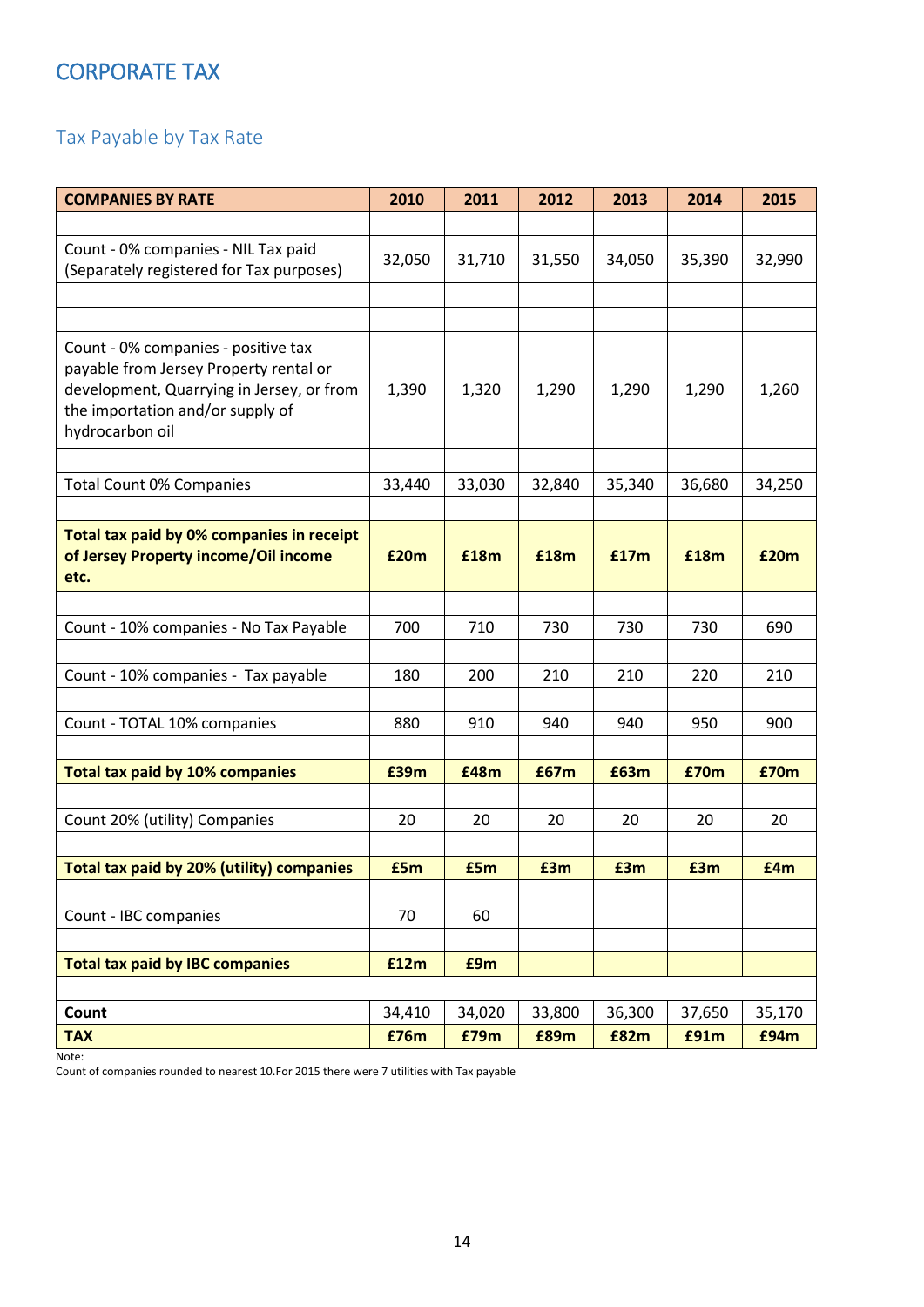# <span id="page-14-0"></span>GOODS AND SERVICES TAX (GST)

## <span id="page-14-1"></span>GST by Industry Codes

| <b>Classification</b>                                                           | <b>GST Charge</b>                                                |        |        |        |        |        |        |
|---------------------------------------------------------------------------------|------------------------------------------------------------------|--------|--------|--------|--------|--------|--------|
|                                                                                 | 2010                                                             | 2011   | 2012   | 2013   | 2014   | 2015   | 2016   |
| A - Agriculture, Forestry and Fishing                                           | £0m                                                              | £0m    | £1m    | f1m    | f1m    | f1m    | f1m    |
| <b>B</b> - Mining and Quarrying                                                 | f1m                                                              | £1m    | f1m    | £1m    | f1m    | £1m    | £1m    |
| C - Manufacturing                                                               | £1m                                                              | £2m    | £2m    | £2m    | E2m    | £2m    | £2m    |
| D - Electricity, Gas, Steam, and Air<br>Conditioning                            | £3m                                                              | £4m    | £5m    | E4m    | E4m    | £5m    | E4m    |
| E - Water Supply Sewerage Waste<br><b>Management and Remediation Activities</b> | £0m                                                              | f1m    | f1m    | f1m    | f1m    | f1m    | f1m    |
| F - Construction                                                                | £3m                                                              | £5m    | £5m    | £6m    | £6m    | £6m    | £6m    |
| G - Wholesale and Retail Trade; Repair Of<br>Motor Vehicles and Motorcycles     | £21m                                                             | £29m   | £36m   | £36m   | £37m   | £38m   | £38m   |
| H - Transportation and Storage                                                  | £0m                                                              | £1m    | £1m    | £1m    | f1m    | £1m    | £1m    |
| I - Accommodation and Food Services<br><b>Activities</b>                        | E4m                                                              | £5m    | E7m    | E7m    | E7m    | £8m    | £8m    |
| J - Information and Communication                                               | £3m                                                              | £5m    | £6m    | £5m    | £6m    | £6m    | £6m    |
| K - Financial and Insurance Activities                                          | £0m                                                              | £0m    | £0m    | £0m    | £0m    | £0m    | £0m    |
| L - Real Estate Activities                                                      | £1m                                                              | £1m    | £1m    | E2m    | £2m    | £1m    | £1m    |
| M - Professional Scientific and Technical<br><b>Activities</b>                  | E2m                                                              | £3m    | E4m    | £3m    | E3m    | £3m    | E4m    |
| N - Administrative and Support Service<br><b>Activities</b>                     | f1m                                                              | £2m    | £2m    | £2m    | £2m    | £2m    | £3m    |
| O - Public Administration and Defence;<br><b>Compulsory Social Security</b>     | $-E3m$                                                           | $-f4m$ | $-f4m$ | $-f4m$ | $-£5m$ | $-£5m$ | $-£5m$ |
| P - Education                                                                   | £0m                                                              | £0m    | £0m    | £0m    | £0m    | £0m    | £0m    |
| Q - Human Health and Social Work Activities                                     | £0m                                                              | £0m    | £0m    | £0m    | £0m    | £0m    | £0m    |
| R - Arts Entertainment and Recreation                                           | £1m                                                              | £1m    | £1m    | £1m    | £1m    | £1m    | £1m    |
| S - Other Service Activities                                                    | £0m                                                              | £0m    | £0m    | £0m    | £0m    | £0m    | £0m    |
| T - Activities Of Households As Employers                                       | £0m                                                              | £0m    | £0m    | £0m    | £0m    | £0m    | £0m    |
| V - Charity                                                                     | £0m                                                              | $-f1m$ | $-f1m$ | $-f1m$ | $-f1m$ | $-f1m$ | $-f1m$ |
| W - DIY Housebuilder                                                            | £0m                                                              | £0m    | £0m    | £0m    | £0m    | £0m    | £0m    |
| X - Other                                                                       | $\ensuremath{\mathsf{f}}\xspace 0\ensuremath{\mathsf{m}}\xspace$ | £0m    | £0m    | £0m    | £0m    | £0m    | £0m    |
| <b>Grand Total</b>                                                              | £40m                                                             | £55m   | £66m   | £66m   | £69m   | £70m   | £73m   |

Notes GST as at 02-07-2017.

Classification based on Companies house – Standard industrial classification of economic Activities (SIC)

GST rounded to nearest Million (£m)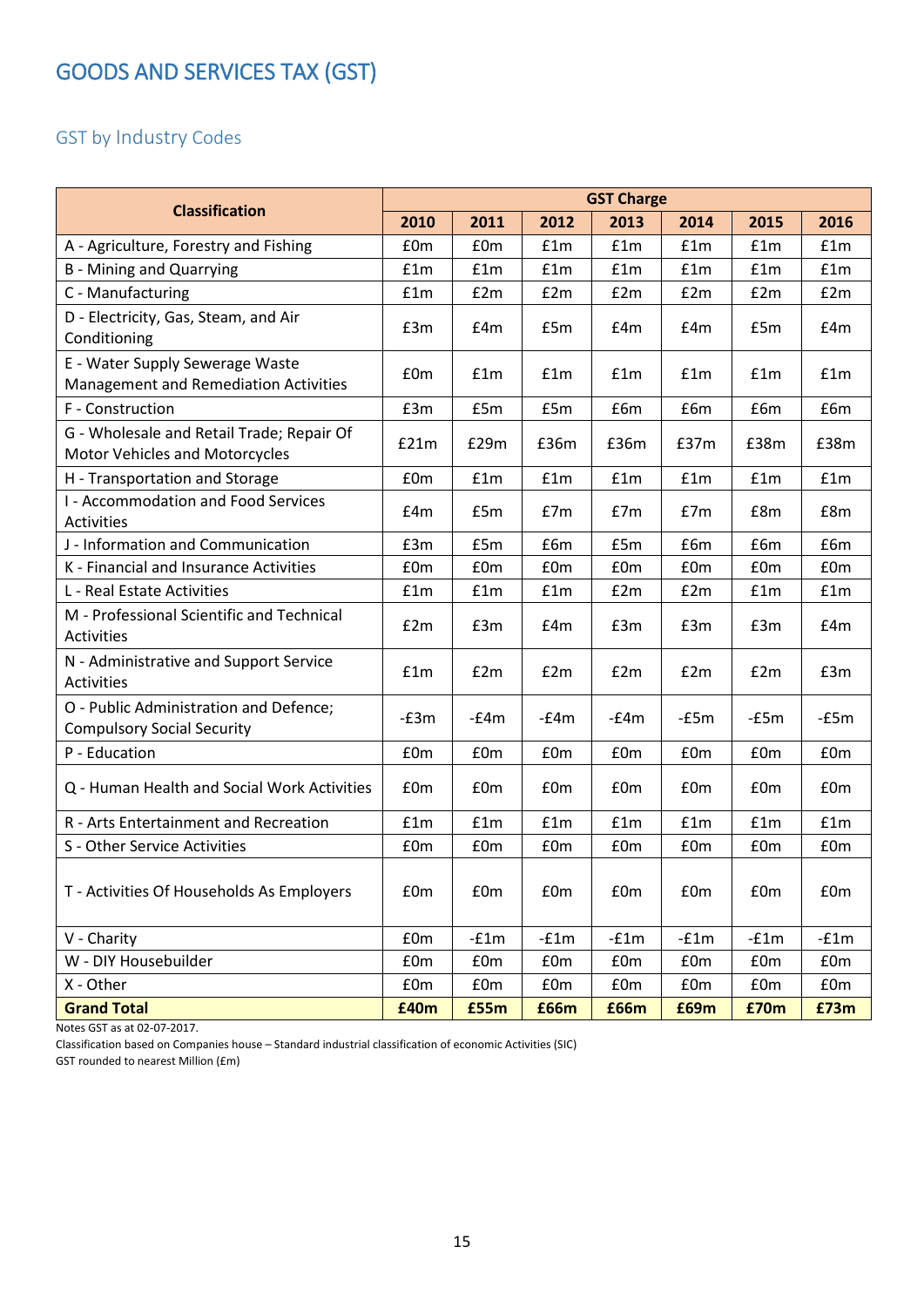# <span id="page-15-0"></span>HIGH VALUE RESIDENTS (HVR)

Source of all tables and analysis: Post-Implementation Review of Jersey's High Value Residents Regime Applicable since July 2011. A Report by the Tax Policy Unit for the Council of Ministers and the States Assembly December 2016. R.130/2016.

#### <span id="page-15-1"></span>Income Tax from HVRs Relocating Under the Post July 2011 Regime

The table below outlines the total income tax paid by those HVRs relocating under the post- July 2011 regime, grouped by reference to the year in which they established tax residence, for the 2012, 2013 and 2014 years of assessment<sup>5</sup>.

| <b>HVRs establishing tax</b><br>residence | <b>Total Income Tax</b><br><b>Paid 2012</b> | <b>Total income tax</b><br><b>Paid 2013</b> | <b>Total income tax</b><br><b>Paid 2014</b> |
|-------------------------------------------|---------------------------------------------|---------------------------------------------|---------------------------------------------|
| $76$ in 2012                              | £542,760                                    | £909,397                                    | £924,382                                    |
| 10 in 2013                                | N/A                                         | £963,441                                    | £1,321,442                                  |
| 17 in 2014                                | N/A                                         | N/A                                         | £1,521,220                                  |
| 34 in Total                               | £542,760                                    | £1,872,838                                  | £3,767,044                                  |

Source: Taxes office

Notes:

- In the year of arrival each HVR is expected to pay the £125,000 expected annual minimum income tax contribution appropriately time apportioned (e.g. if an HVR arrives on 1 December they would be expected to pay a minimum of 1/12th of £125,000 in that year of assessment). Therefore in the year of arrival the average income tax payable per HVR is more likely than not to be less than £125,000.
- The threshold at which the preferential tax rate applies (i.e. the threshold of £625,000 of income) is also time apportioned, meaning that in the year that a HVR establishes tax residence the 1% tax rate may apply before a £125,000 tax liability has been generated.

#### <span id="page-15-2"></span>Income Tax from HVRs (2005 onwards)

The table below outlines the total income tax paid by HVR designated taxpayers arriving from 2005 onwards, grouped by reference to the version of the HVR regime that applies to the Taxpayer, for the 2012, 2013 and 2014 years of assessment.

| <b>HVRs establishing tax</b><br>residence | <b>Total income</b><br><b>Tax Paid 2012</b> | <b>Total income</b><br>Tax Paid 2013 | <b>Total income</b><br>Tax Paid 2014 |
|-------------------------------------------|---------------------------------------------|--------------------------------------|--------------------------------------|
| 2005-2011 regime                          | £4,510,238                                  | £4,621,329                           | £4,766,075                           |
| Post-July 2011 regime                     | £542,760                                    | £1,872,838                           | £3,767,044                           |
| <b>Total</b>                              | £5,052,998                                  | £6,494,167                           | £8,533,119                           |

 $\overline{a}$ <sup>5</sup> 2014 is the most recent year of assessment for which complete information is currently available. Information in respect of the 2015 year of assessment will become available in 2017.

<sup>6</sup> Ordinarily the Comptroller of Taxes does not disaggregate or analyse data on groups consisting of fewer than 12 persons – to avoid inadvertent exposure of – or intrusion into – the affairs of individual taxpayers. Following discussions with the Minister for Treasury and Resources it has been agreed that, to aid analysis of the value of the HVR regime, this policy will be relaxed in certain tables contained in this report.